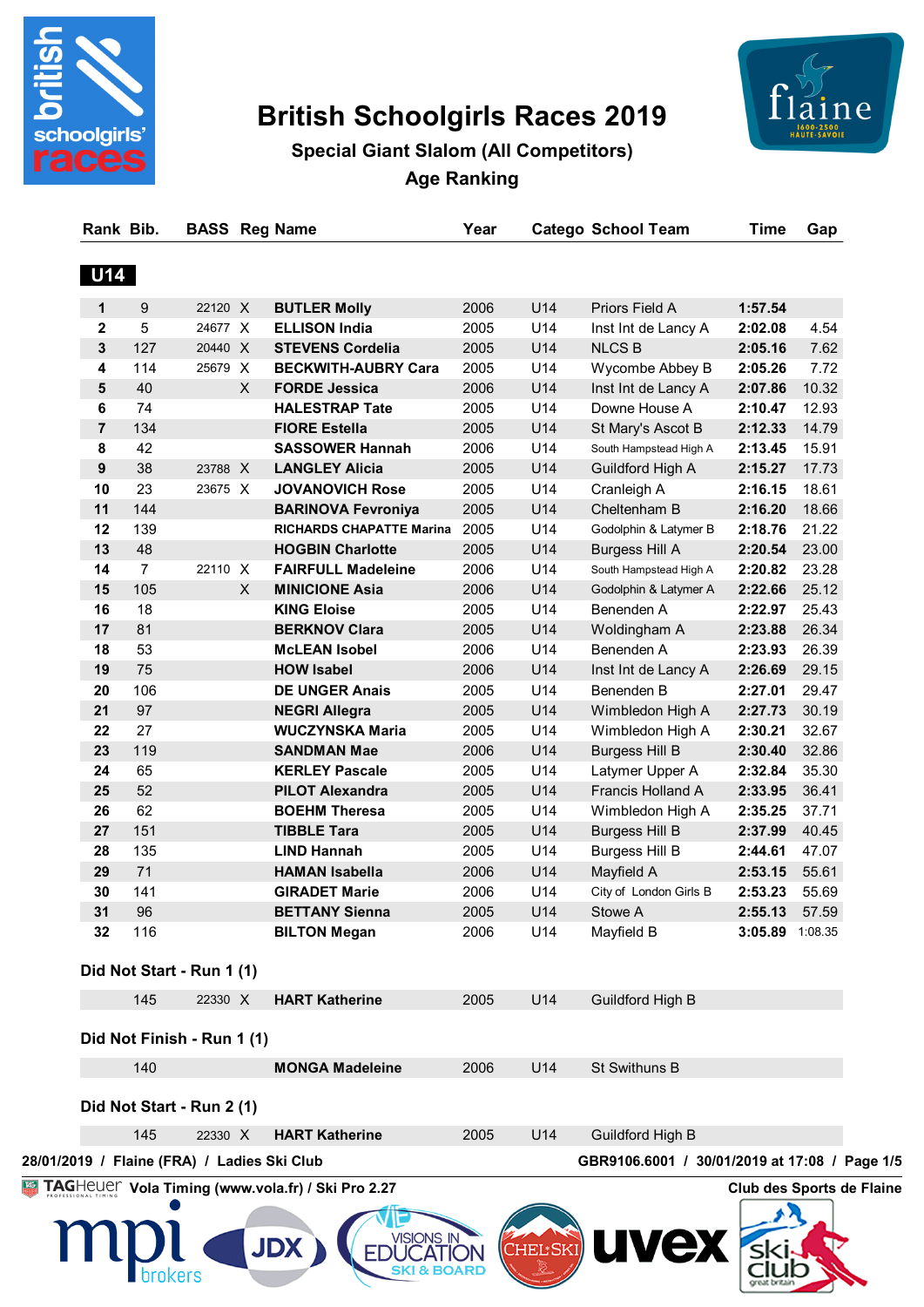| Rank Bib.                  | <b>BASS</b> Reg Name  | Year |                 | <b>Catego School Team</b> | Time | Gap     |
|----------------------------|-----------------------|------|-----------------|---------------------------|------|---------|
| Did Not Finish - Run 2 (3) |                       |      |                 |                           |      |         |
| 102                        | <b>HEATH Halle</b>    | 2005 | U <sub>14</sub> | Millfield A               |      |         |
| 108                        | <b>GREEN Isabelle</b> | 2005 | U14             | <b>St Swithuns B</b>      |      |         |
| 124                        | <b>ROSE Georgina</b>  | 2005 | U <sub>14</sub> | <b>St Swithuns B</b>      |      |         |
| Disqualified - Run 2 (1)   |                       |      |                 |                           |      |         |
| 132                        | <b>BROPHY Chloe</b>   | 2006 | U <sub>14</sub> | Mayfield B                |      | Gate 35 |

# **U16**

| 1                | 67  | 23803 X |              | <b>BLACK Tilly</b>          | 2003 | U16 | Millfield A            | 1:52.55 |       |
|------------------|-----|---------|--------------|-----------------------------|------|-----|------------------------|---------|-------|
| $\mathbf{2}$     | 8   | 41911 X |              | <b>GORRINGE Giselle</b>     | 2003 | U16 | <b>NLCS A</b>          | 1:57.01 | 4.46  |
| $\mathbf{3}$     | 63  | 22515 X |              | <b>SHELLEY Annie</b>        | 2003 | U16 | Ipswich High A         | 1:59.05 | 6.50  |
| 4                | 64  | 21925 X |              | <b>MCLEISH Emily</b>        | 2003 | U16 | New Hall A             | 2:01.63 | 9.08  |
| 5                | 39  |         |              | <b>BLACK Clementine</b>     | 2003 | U16 | Downe House A          | 2:04.01 | 11.46 |
| 6                | 41  | 21377 X |              | <b>VESELY Ophelia</b>       | 2004 | U16 | Wellington A           | 2:07.96 | 15.41 |
| $\overline{7}$   | 37  |         |              | <b>LEUNG Binia</b>          | 2003 | U16 | Cheltenham A           | 2:08.34 | 15.79 |
| 8                | 78  | 22733 X |              | <b>MALUGIN Anastasia</b>    | 2003 | U16 | <b>NLCS A</b>          | 2:09.18 | 16.63 |
| $\boldsymbol{9}$ | 112 | 24566 X |              | <b>PALMER Nicole</b>        | 2004 | U16 | Cheltenham B           | 2:09.59 | 17.04 |
| 10               | 56  |         |              | <b>McKIMM Lydia</b>         | 2003 | U16 | Wycombe Abbey A        | 2:09.83 | 17.28 |
| 11               | 130 |         |              | <b>BAROUDEL Felicite</b>    | 2004 | U16 | Wycombe Abbey B        | 2:10.36 | 17.81 |
| 12               | 33  |         |              | <b>HALESTRAP Lulu</b>       | 2003 | U16 | Clayesmore A           | 2:10.47 | 17.92 |
| 13               | 25  | 23720 X |              | <b>DENNISON Hannah</b>      | 2004 | U16 | <b>Kingsley A</b>      | 2:10.53 | 17.98 |
| 14               | 110 |         |              | <b>GLOVER Emily</b>         | 2003 | U16 | Downe House B          | 2:11.83 | 19.28 |
| 15               | 149 | 22568 X |              | <b>DE POURTALES Margaux</b> | 2004 | U16 | <b>Wellington B</b>    | 2:12.22 | 19.67 |
| 16               | 26  |         |              | <b>PERRIS Harriet</b>       | 2004 | U16 | Stowe A                | 2:12.77 | 20.22 |
| 17               | 99  | 23421   | $\mathsf{X}$ | <b>HUGHES Sophie</b>        | 2004 | U16 | New Hall A             | 2:13.07 | 20.52 |
| 18               | 61  |         | X            | <b>BUTLER Alice</b>         | 2004 | U16 | Stowe A                | 2:13.21 | 20.66 |
| 19               | 128 |         |              | <b>FILATOVA Sonya</b>       | 2004 | U16 | Cheltenham B           | 2:13.42 | 20.87 |
| 20               | 72  |         |              | <b>McKELVIE Rose</b>        | 2003 | U16 | Cheltenham A           | 2:13.80 | 21.25 |
| 21               | 10  |         | X            | <b>AGUSTDOTTIR Maria</b>    | 2003 | U16 | <b>Tudor Hall A</b>    | 2:13.92 | 21.37 |
| 22               | 30  |         |              | <b>HANFORD Juliette</b>     | 2004 | U16 | Latymer Upper A        | 2:14.51 | 21.96 |
| 23               | 146 |         |              | <b>NEWTON Alice</b>         | 2004 | U16 | Wycombe Abbey B        | 2:14.96 | 22.41 |
| 24               | 143 | 23808   | $\mathsf{X}$ | <b>UTERMANN Caroline</b>    | 2003 | U16 | <b>NLCS B</b>          | 2:15.24 | 22.69 |
| 25               | 34  |         | X            | <b>GRANT Isabelle</b>       | 2003 | U16 | St Swithuns A          | 2:15.54 | 22.99 |
| 26               | 6   |         | X            | <b>BRYER Lucy</b>           | 2004 | U16 | Wellington A           | 2:16.99 | 24.44 |
| 27               | 93  |         |              | <b>ROWLANDS Jessica</b>     | 2004 | U16 | Cranleigh A            | 2:18.55 | 26.00 |
| 28               | 126 |         |              | <b>MCDOUGALL Matilda</b>    | 2003 | U16 | Downe House B          | 2:19.05 | 26.50 |
| 29               | 60  | 23717 X |              | <b>LAWTON Emma</b>          | 2004 | U16 | Kingsley A             | 2:19.15 | 26.60 |
| 30               | 84  |         |              | <b>MOURADIAN Tiana</b>      | 2003 | U16 | St Mary's Ascot A      | 2:19.29 | 26.74 |
| 31               | 95  | 23719 X |              | <b>SAINSBURY Lucy</b>       | 2004 | U16 | Kingsley A             | 2:20.60 | 28.05 |
| 32               | 150 |         |              | <b>FIORE Ilaria</b>         | 2003 | U16 | St Mary's Ascot B      | 2:21.05 | 28.50 |
| 33               | 77  | 21741 X |              | <b>BEINHOCKER Anna</b>      | 2004 | U16 | South Hampstead High A | 2:21.11 | 28.56 |
| 34               | 100 |         |              | <b>LUCENET Ruby</b>         | 2004 | U16 | Latymer Upper A        | 2:21.18 | 28.63 |
| 35               | 113 |         |              | <b>HOSKING Olivia</b>       | 2003 | U16 | Guildford High B       | 2:21.45 | 28.90 |
| 36               | 101 |         |              | <b>OLSOFF Celeste</b>       | 2004 | U16 | St Mary's Calne A      | 2:21.80 | 29.25 |
| 37               | 69  |         |              | <b>WITHEROW Alexandra</b>   | 2004 | U16 | St Swithuns A          | 2:21.92 | 29.37 |
| 38               | 152 | 23192 X |              | <b>BREEN Ellen</b>          | 2003 | U16 | Surbiton High B        | 2:22.21 | 29.66 |
| 39               | 17  |         |              | <b>BENNETT Amy</b>          | 2003 | U16 | Francis Holland A      | 2:22.49 | 29.94 |
| 40               | 89  |         |              | <b>MINCHIN Sophie</b>       | 2003 | U16 | Sherborne A            | 2:22.55 | 30.00 |
| 41               | 66  |         |              | <b>OLSOFF Amelie</b>        | 2004 | U16 | St Mary's Calne A      | 2:23.08 | 30.53 |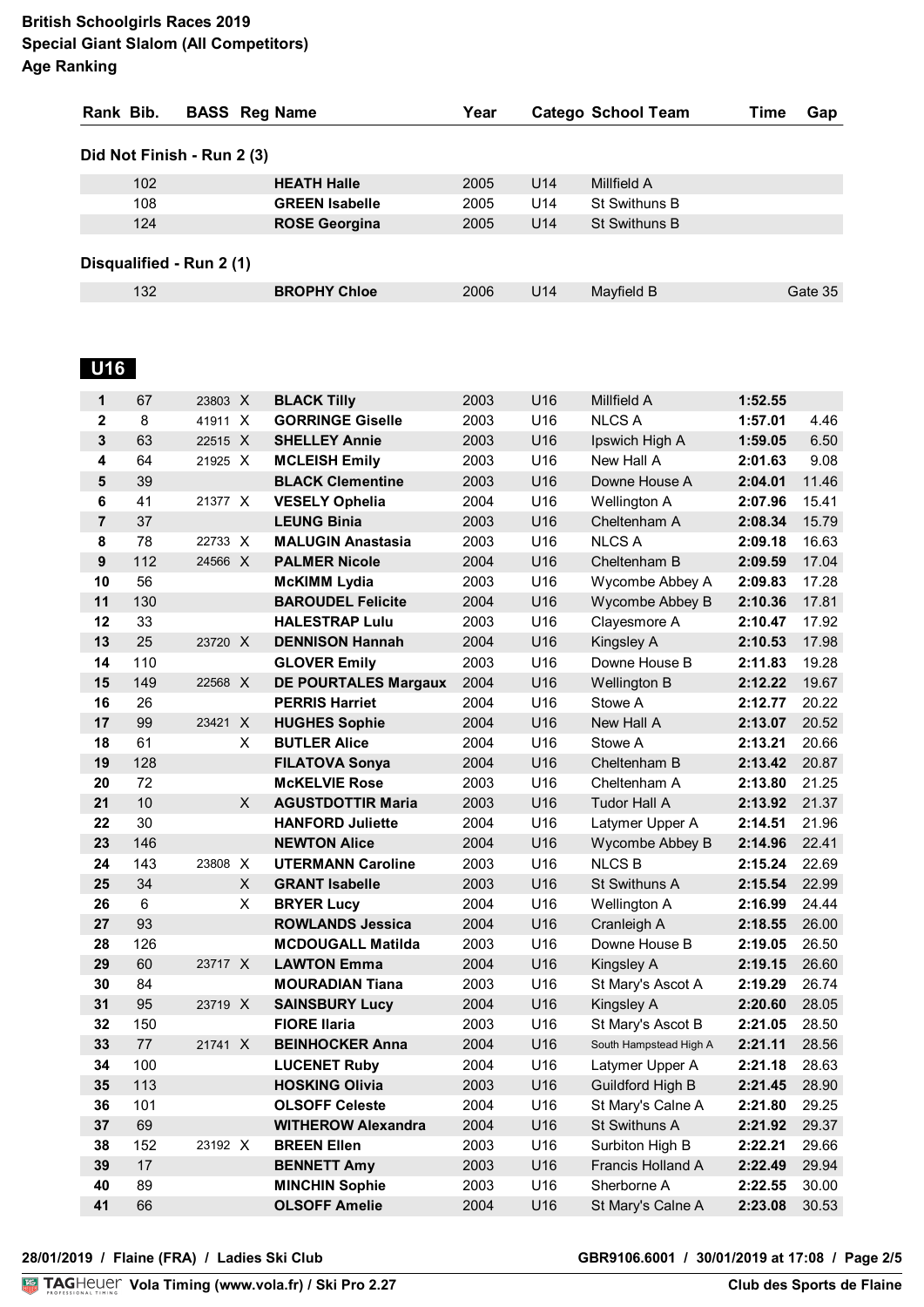| Rank Bib. |     | <b>BASS Reg Name</b>       |                           | Year |     | <b>Catego School Team</b> | Time            | Gap   |
|-----------|-----|----------------------------|---------------------------|------|-----|---------------------------|-----------------|-------|
| 42        | 87  |                            | <b>LOUIS Josephine</b>    | 2004 | U16 | Francis Holland A         | 2:25.82         | 33.27 |
| 43        | 138 |                            | <b>BAKER Lauren</b>       | 2004 | U16 | Benenden B                | 2:29.75         | 37.20 |
| 44        | 104 |                            | <b>CLOUGH Hannah</b>      | 2004 | U16 | St Swithuns A             | 2:29.94         | 37.39 |
| 45        | 122 |                            | <b>HOLLAWAY Milly</b>     | 2004 | U16 | Benenden B                | 2:30.17         | 37.62 |
| 46        | 88  |                            | <b>McLEAN Katherine</b>   | 2004 | U16 | Benenden A                | 2:30.60         | 38.05 |
| 47        | 131 |                            | <b>PRESTON Amber</b>      | 2003 | U16 |                           | 2:31.13         | 38.58 |
| 48        | 46  |                            |                           | 2004 | U16 | St Mary's Calne B         | 2:32.93         | 40.38 |
|           | 82  |                            | <b>MARTIN Lily</b>        |      |     | Woldingham A              |                 |       |
| 49        |     |                            | <b>WOODWARD Lily</b>      | 2004 | U16 | St Georges Ascot A        | 2:33.85         | 41.30 |
| 50        | 147 |                            | <b>PATERSON Pollyanna</b> | 2004 | U16 | St Mary's Calne B         | 2:34.03         | 41.48 |
| 51        | 51  |                            | <b>ANDERSON Jessica</b>   | 2004 | U16 | Stamford A                | 2:34.14         | 41.59 |
| 52        | 36  |                            | <b>TURNER Georgina</b>    | 2004 | U16 | Mayfield A                | 2:34.67         | 42.12 |
| 53        | 109 |                            | <b>WATSON Sonia</b>       | 2003 | U16 | City of London Girls B    | 2:34.79         | 42.24 |
| 54        | 80  |                            | <b>MORRISON Harriet</b>   | 2004 | U16 | <b>Tudor Hall A</b>       | 2:35.69         | 43.14 |
| 55        | 117 |                            | <b>CELESIA Allegra</b>    | 2004 | U16 | Wellington B              | 2:36.47         | 43.92 |
| 56        | 148 |                            | <b>ZHOU Christina</b>     | 2004 | U16 | Mayfield B                | 3:06.70 1:14.15 |       |
|           |     | Did Not Start - Run 1 (1)  |                           |      |     |                           |                 |       |
|           | 68  |                            | <b>MACKENZIE Daisy</b>    | 2003 | U16 | Clayesmore A              |                 |       |
|           |     | Did Not Finish - Run 1 (1) |                           |      |     |                           |                 |       |
|           | 58  |                            | <b>SMITH Phoebe</b>       | 2004 | U16 | Cranleigh A               |                 |       |
|           |     | Did Not Start - Run 2 (2)  |                           |      |     |                           |                 |       |
|           | 68  |                            | <b>MACKENZIE Daisy</b>    | 2003 | U16 | Clayesmore A              |                 |       |
|           | 153 |                            | <b>BANNISTER Beatrix</b>  | 2004 | U16 | Woldingham B              |                 |       |
|           |     | Did Not Finish - Run 2 (2) |                           |      |     |                           |                 |       |
|           | 2   | 24577 X                    | <b>HEWETT Alexandra</b>   | 2004 | U16 | Cheltenham A              |                 |       |
|           | 12  |                            | <b>WOODWARD Ruby</b>      | 2004 | U16 | St Georges Ascot A        |                 |       |

## **U18**

| 1           | 29  | 23069 X               | <b>LANDER Isabelle</b>      | 2002 | U18             | New Hall A             | 2:00.09 |       |
|-------------|-----|-----------------------|-----------------------------|------|-----------------|------------------------|---------|-------|
| $\mathbf 2$ | 4   | 23093<br>$\times$     | <b>NICOL Catherine</b>      | 2002 | U18             | Downe House A          | 2:00.72 | 0.63  |
| 3           | 50  | 22144<br>$\mathsf{X}$ | <b>BREEN Kate</b>           | 2001 | U18             | Surbiton High A        | 2:01.93 | 1.84  |
| 4           | 15  | 21919<br>$\times$     | <b>FROST Eleanor</b>        | 2002 | U18             | Surbiton High A        | 2:02.44 | 2.35  |
| 5           | 3   | X                     | <b>WEEKS Georgia</b>        | 2001 | U18             | Guildford High A       | 2:03.61 | 3.52  |
| 6           | 20  | 21376<br>$\mathsf{x}$ | <b>VESELY Miranda</b>       | 2002 | U18             | Reeds A                | 2:04.34 | 4.25  |
| 7           | 21  |                       | <b>POINTS Madeline</b>      | 2002 | U18             | Wycombe Abbey A        | 2:05.33 | 5.24  |
| 8           | 54  |                       | <b>NOKES Millie</b>         | 2002 | U18             | Sherborne A            | 2:07.03 | 6.94  |
| 9           | 111 | 20441 X               | <b>STEVENS Lilyella</b>     | 2002 | U18             | <b>NLCS B</b>          | 2:07.94 | 7.85  |
| 10          | 55  | 21096 X               | <b>VERNON Rebecca</b>       | 2002 | U18             | Reeds A                | 2:07.99 | 7.90  |
| 11          | 13  |                       | <b>HOGBIN Annabel</b>       | 2002 | U18             | Burgess Hill A         | 2:09.23 | 9.14  |
| 12          | 120 | 20789 X               | <b>HINTON Georgina</b>      | 2001 | U18             | Surbiton High B        | 2:09.68 | 9.59  |
| 13          | 70  |                       | <b>COLEGRAVE Georgia</b>    | 2002 | U18             | Godolphin & Latymer A  | 2:10.09 | 10.00 |
| 14          | 57  |                       | <b>KINGDOM-JONES Jemima</b> | 2002 | U18             | Hurst College A        | 2:14.84 | 14.75 |
| 15          | 142 |                       | <b>TYDEMAN Alessandra</b>   | 2002 | U18             | Downe House B          | 2:15.01 | 14.92 |
| 16          | 24  |                       | <b>GORDON Rosa</b>          | 2002 | U <sub>18</sub> | City of London Girls A | 2:17.75 | 17.66 |
| 17          | 73  | X                     | <b>LUPTON Feya</b>          | 2001 | U18             | Guildford High A       | 2:19.60 | 19.51 |
| 18          | 136 |                       | <b>WATKINS Katya</b>        | 2001 | U18             | Surbiton High B        | 2:20.16 | 20.07 |
| 19          | 76  |                       | <b>GATHY Margaux</b>        | 2001 | U18             | Wellington A           | 2:20.96 | 20.87 |
|             |     |                       |                             |      |                 |                        |         |       |

**VolaSoftControlPdf 28/01/2019 / Flaine (FRA) / Ladies Ski Club GBR9106.6001 / 30/01/2019 at 17:08 / Page 3/5**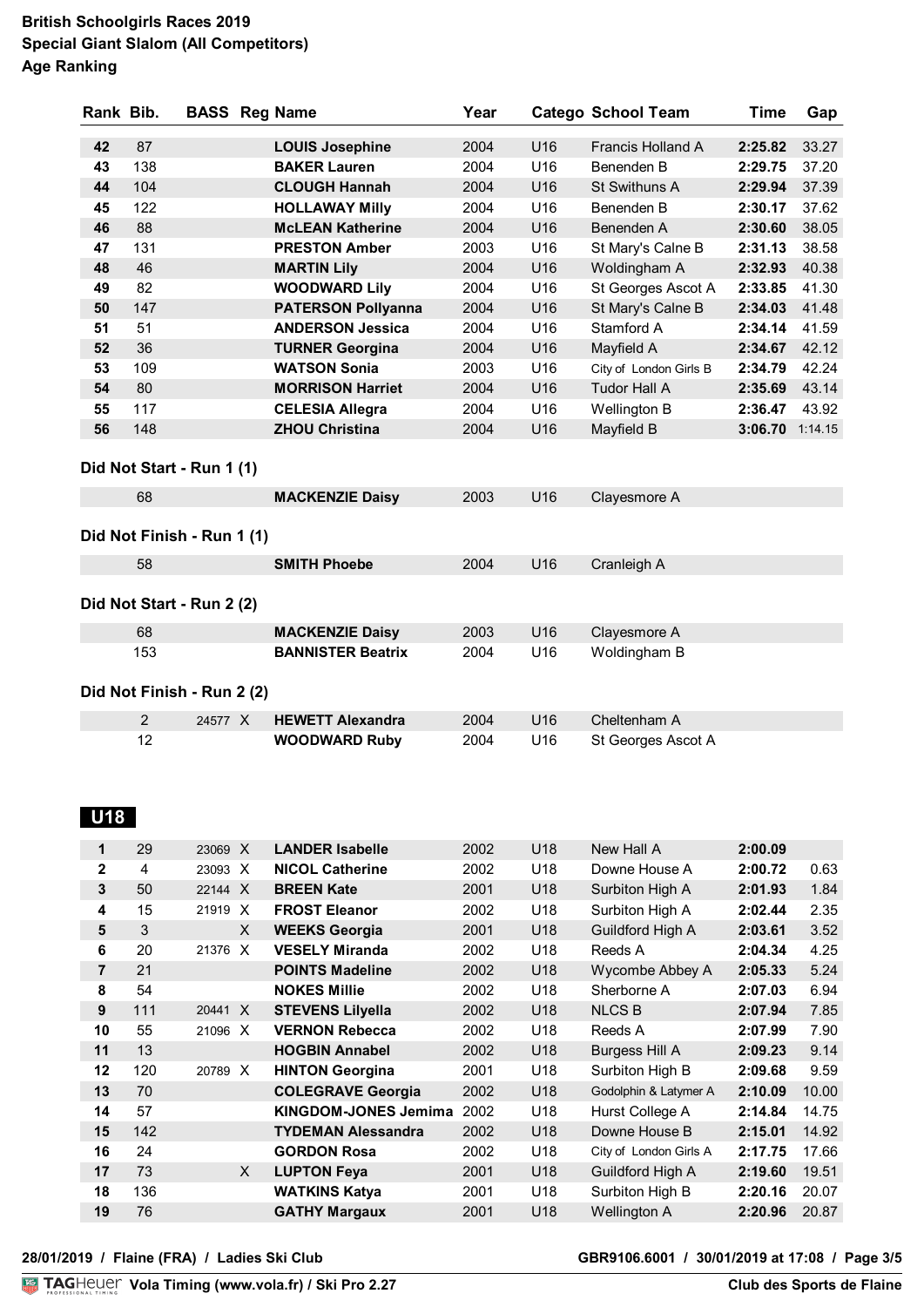| Rank Bib.    |     | <b>BASS Reg Name</b>       |                                 | Year |     | <b>Catego School Team</b> | <b>Time</b> | Gap     |
|--------------|-----|----------------------------|---------------------------------|------|-----|---------------------------|-------------|---------|
| 20           | 45  |                            | <b>CARTER Saskia</b>            | 2002 | U18 | <b>Tudor Hall A</b>       | 2:22.77     | 22.68   |
| 21           | 14  |                            | <b>HENDERSON Cordelia</b>       | 2001 | U18 | St Mary's Ascot A         | 2:22.78     | 22.69   |
| 22           | 118 |                            | <b>SCHULTE-BOCKUM Charlotte</b> | 2001 | U18 | St Mary's Ascot B         | 2:23.49     | 23.40   |
| 23           | 1   |                            | <b>KOHLHASE Sarah</b>           | 2002 | U18 | Mayfield A                | 2:24.53     | 24.44   |
| 24           | 123 |                            | <b>WILMOT Ella</b>              | 2002 | U18 | Godolphin & Latymer B     | 2:25.53     | 25.44   |
| 25           | 129 |                            | <b>WRIGHT Beatrix</b>           | 2002 | U18 | Guildford High B          | 2:25.56     | 25.47   |
| 26           | 92  |                            | <b>KEENLEYSIDE Harriet</b>      | 2001 | U18 | Hurst College A           | 2:27.13     | 27.04   |
| 27           | 86  |                            | <b>RICHARDSON Georgia</b>       | 2002 | U18 | Stamford A                | 2:29.77     | 29.68   |
| 28           | 107 |                            | <b>CORRIGAN Caroline</b>        | 2002 | U18 | Godolphin & Latymer B     | 2:30.39     | 30.30   |
| 29           | 47  |                            | <b>JENKINSON Molly</b>          | 2002 | U18 | St Georges Ascot A        | 2:31.74     | 31.65   |
| 30           | 98  | 23800 X                    | <b>SHELLEY Madeline</b>         | 2002 | U18 | Ipswich High A            | 2:31.86     | 31.77   |
| 31           | 11  |                            | <b>SPARSHOTT Sparkle</b>        | 2002 | U18 | Woldingham A              | 2:32.27     | 32.18   |
| 32           | 137 |                            | <b>BULL Lucy</b>                | 2001 | U18 | Woldingham B              | 2:34.00     | 33.91   |
| 33           | 16  |                            | <b>ANDERSON Katie</b>           | 2002 | U18 | Stamford A                | 2:34.03     | 33.94   |
| 34           | 133 |                            | <b>D'ARENBERG Larissa</b>       | 2002 | U18 | Wellington B              | 2:34.16     | 34.07   |
| 35           | 90  |                            | <b>LIANG Isabelle</b>           | 2001 | U18 | Reeds A                   | 2:35.29     | 35.20   |
| 36           | 94  |                            | <b>COLTHORPE Emma</b>           | 2001 | U18 | City of London Girls A    | 2:37.28     | 37.19   |
| 37           | 115 |                            | <b>ERGATOUDIS Lily</b>          | 2002 | U18 |                           | 2:38.09     | 38.00   |
| 38           | 83  |                            | <b>EATON Sophie</b>             | 2002 | U18 | St Mary's Calne B         | 2:39.27     | 39.18   |
|              | 59  |                            | <b>WESSEL Beartrice</b>         |      | U18 | <b>Burgess Hill A</b>     |             | 42.46   |
| 39<br>40     |     |                            |                                 | 2001 | U18 | City of London Girls A    | 2:42.55     |         |
|              | 125 |                            | <b>WAINE Louisa</b>             | 2002 |     | City of London Girls B    | 2:51.23     | 51.14   |
|              |     | Did Not Start - Run 1 (1)  |                                 |      |     |                           |             |         |
|              | 103 |                            | <b>RUTTENSTORFER Stephanie</b>  | 2002 | U18 | Clayesmore A              |             |         |
|              |     | Did Not Finish - Run 1 (3) |                                 |      |     |                           |             |         |
|              | 31  |                            | <b>FENTON Ella</b>              | 2001 | U18 | St Mary's Calne A         |             |         |
|              | 32  | 21593 X                    | <b>COWELL Milly</b>             | 2002 | U18 | Millfield A               |             |         |
|              | 121 |                            | <b>CANNOCK Georgiana</b>        | 2002 | U18 | Woldingham B              |             |         |
|              |     | Disqualified - Run 1 (1)   |                                 |      |     |                           |             |         |
|              | 49  |                            | <b>SILLARS Flora</b>            | 2002 | U18 | St Mary's Ascot A         |             | Gate 12 |
|              |     | Did Not Start - Run 2 (3)  |                                 |      |     |                           |             |         |
|              | 31  |                            | <b>FENTON Ella</b>              | 2001 | U18 | St Mary's Calne A         |             |         |
|              | 32  | 21593 X                    | <b>COWELL Milly</b>             | 2002 | U18 | Millfield A               |             |         |
|              | 103 |                            | <b>RUTTENSTORFER Stephanie</b>  | 2002 | U18 | Clayesmore A              |             |         |
|              |     |                            |                                 |      |     |                           |             |         |
|              |     | Did Not Finish - Run 2 (2) |                                 |      |     |                           |             |         |
|              | 49  |                            | <b>SILLARS Flora</b>            | 2002 | U18 | St Mary's Ascot A         |             |         |
|              | 91  |                            | <b>ROGERS Mia</b>               | 2002 | U18 | Wycombe Abbey A           |             |         |
| U21          |     |                            |                                 |      |     |                           |             |         |
| 1            | 22  | 18919 X                    | <b>BINGLE-WILLIAMS Lucy</b>     | 2000 | U21 | Hurst College A           | 1:56.77     |         |
| $\mathbf{2}$ | 28  | 20211 X                    | <b>BAILEY Kathryn</b>           | 2000 | U21 | Ipswich High A            | 1:59.42     | 2.65    |
| $\mathbf{3}$ | 43  | 41910 X                    | <b>GORRINGE Cerys</b>           | 2000 | U21 | <b>NLCS A</b>             | 2:02.38     | 5.61    |
| 4            | 19  |                            | <b>NOKES Sacha</b>              | 2000 | U21 | Sherborne A               | 2:05.44     | 8.67    |
|              |     |                            |                                 |      |     |                           |             |         |

 85 X **SMIDT-WALLIS Brielle** 2000 U21 Surbiton High A **2:09.72** 12.95 35 **DYVIK HENKE Sophia** 2000 U21 Godolphin & Latymer A **2:09.72** 12.95